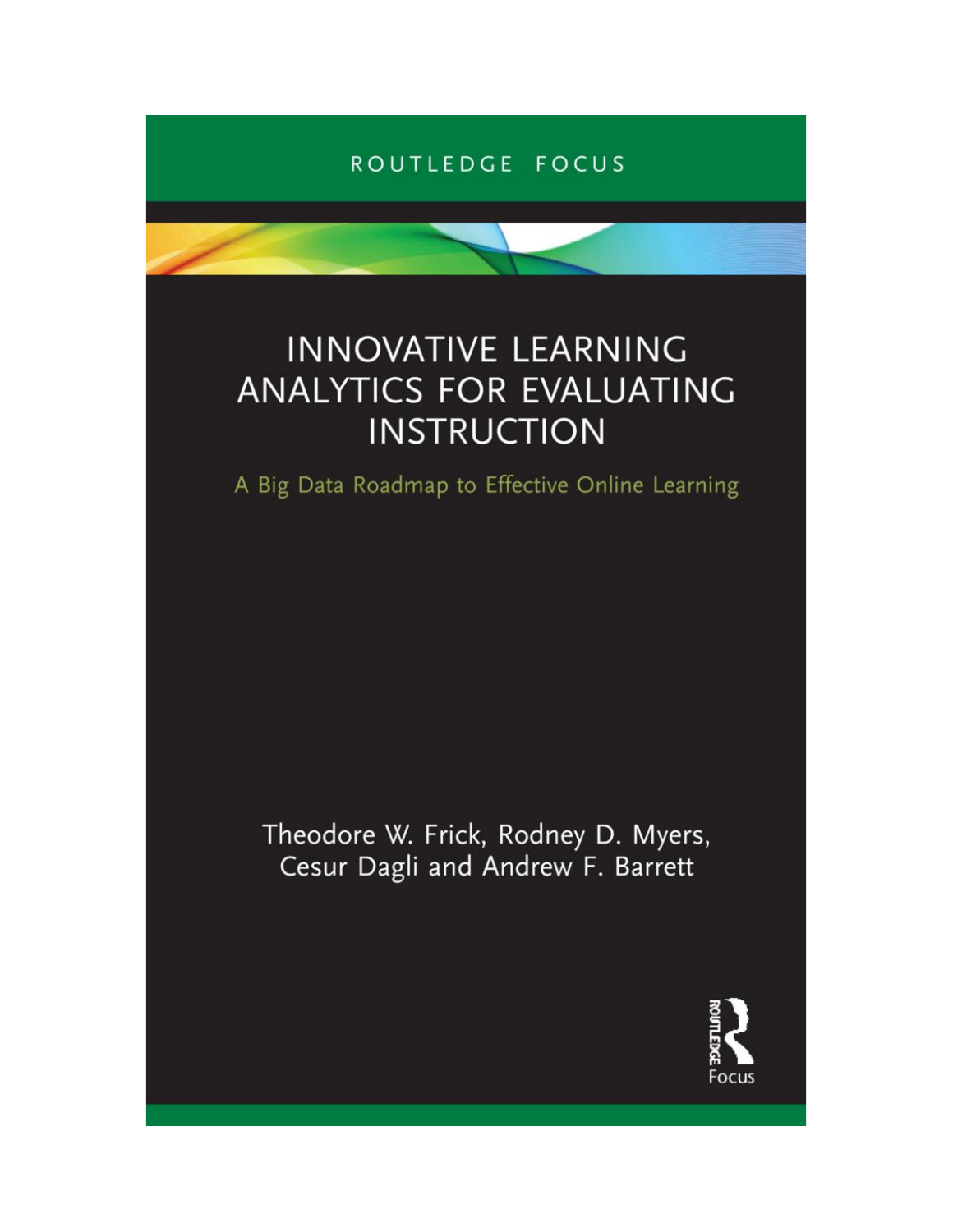## [Now available for purchase at Routledge!](https://www.routledge.com/Innovative-Learning-Analytics-for-Evaluating-Instruction-A-Big-Data-Roadmap/Frick-Myers-Dagli-Barrett/p/book/9781032000183)

## Innovative Learning Analytics for Evaluating Instruction:

### A Big Data Roadmap to Effective Online Learning

Theodore W. Frick

#### Professor Emeritus, Indiana University ORCID: https://orcid.org/0000-0003-2488-9396

Rodney D. Myers

Instructional Consultant, Indiana University ORCID: https://orcid.org/0000-0003-0500-2665

Cesur Dagli

Research Analyst, Virginia Tech ORCID: https://orcid.org/0000-0002-4141-2592

Andrew F. Barrett

Co-founder, ScaleLearning Inc. ORCID: https://orcid.org/0000-0003-2509-2899

> *Copyright 2022* [Routledge](https://www.routledge.com/Innovative-Learning-Analytics-for-Evaluating-Instruction-A-Big-Data-Roadmap/Frick-Myers-Dagli-Barrett/p/book/9781032000183) Focus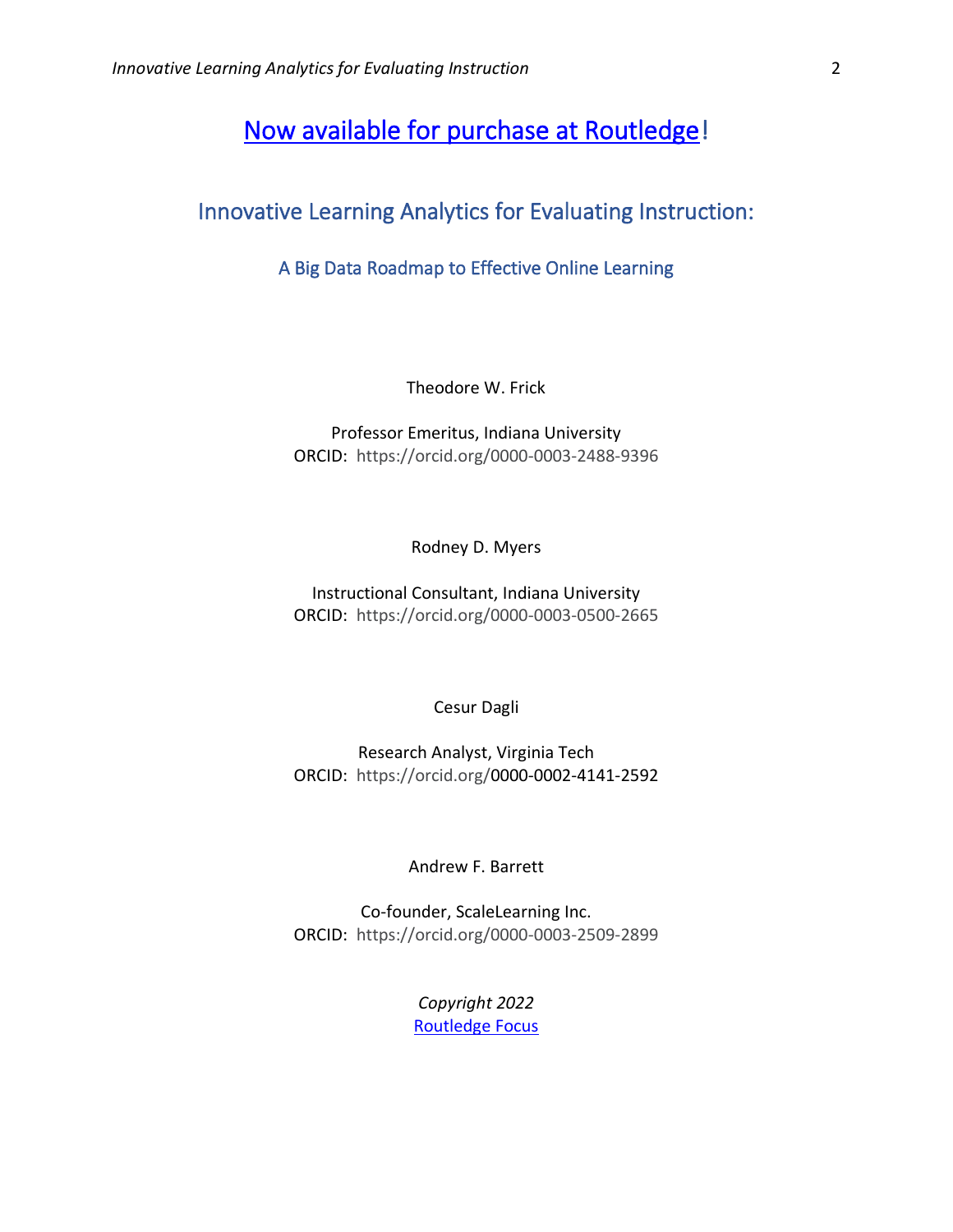#### **ABSTRACT**

If you were an investor, and you could choose between a company that is *not likely* to use effective business strategies and a company that is *three to five times more likely* to use them, where would you put your money? Likewise, if you could use methods of education that were three to five times more likely to help students succeed in their learning journeys, would you?

We document the extraordinary effectiveness of First Principles of Instruction for promoting online learning. We used these principles to design the online Indiana University Plagiarism Tutorials and Tests. Analysis of Patterns in Time was the primary research methodology for evaluating this MOOC in 2019 and 2020. We used APT to segment nearly 1.87 million temporal maps and to match learning patterns by leveraging Google Analytics tracking and reporting tools. We then created spreadsheet formulas to compute APT likelihood ratios from the GA results. We found that successful students worldwide were nearly four times as likely to select instruction designed with First Principles, when compared to unsuccessful learners.

Analysis of Patterns in Time can be used as a practical way to evaluate instructional effectiveness. Applying APT to do learning analytics means big data can be harnessed to evaluate online teaching and learning. APT is a powerful method for finding meaningful patterns in massive datasets.

#### **KEYWORDS**

Educational research methods; online learning; e-learning; learning analytics; analysis of patterns in time; big data; MOOC; instructional effectiveness; first principles of instruction; learning journeys; Google Analytics; mastery learning; how to recognize plagiarism; measuring learning achievement; landmark research; innovative research; practical research.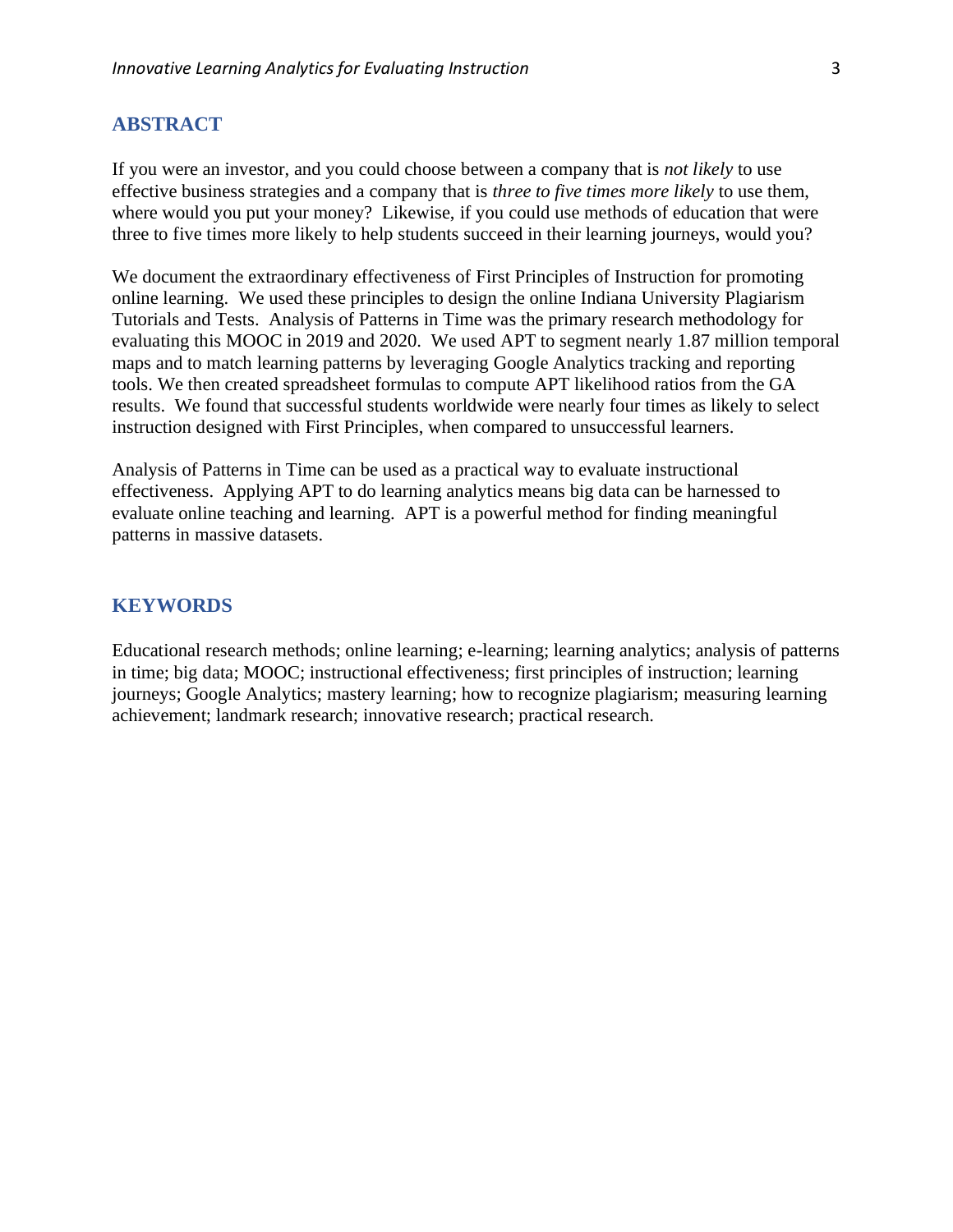## *Preface*

#### **The Big Picture**

If you were an investor, and you could choose between a company that is not likely to use effective business strategies and a company that is three to five times more likely to use them, where would you put your money? Likewise, if you could use methods of education that were three to five times more likely to help students succeed in their learning, would you?

Drawing on decades of experience as a teacher, instructional designer, and education researcher, Merrill (2002) proposed five principles common to a variety of instructional design theories, principles that he believes lead to effective, efficient, and engaging learning. Merrill named these First Principles of Instruction (FPI) and hypothesized that instruction that fails to implement one or more of these principles will result in a "decrement in learning and performance" (Merrill, 2013, p. 21). He went on to write "the support for this hypothesis can only come from evaluation studies for a given instructional product or research comparing the use and misuse of these principles" (Merrill, 2013, p. 21).

In this book, we describe our efforts to apply FPI in the redesign of an online learning resource, the Indiana University Plagiarism Tutorials and Tests (IPTAT), and how we empirically evaluated the effectiveness of FPI using Analysis of Patterns in Time (APT), a powerful method for finding meaningful patterns in massive datasets. We document the extraordinary effectiveness of First Principles of Instruction for promoting online learning. In brief, we found that students who passed an IPTAT certification test were three to four times more likely per learning journey to choose instructional activities designed with FPI, when compared with unsuccessful students. These findings were based on over 936,000 learning journeys by students who were located in 213 countries and territories worldwide, mostly between ages of 14 and 44. These findings are based on Big Data collected over two years, 2019-2020.

We provide a roadmap for educators and researchers to follow for both online and in-person instruction, and we illustrate through concrete examples how to document instructional effectiveness with Analysis of Patterns in Time. For those who teach students in-person, we provide a practical alternative for measuring effectiveness. We illustrate how we used student perceptions of Teaching and Learning Quality (TALQ) when coupled with instructor assessments of student mastery of course objectives. We used APT here as well; and what we found for face-to-face courses was similar. Students who agreed that they experienced FPI and successful engagement were between three and five times more likely to be independently rated by their instructors as high masters of course objectives.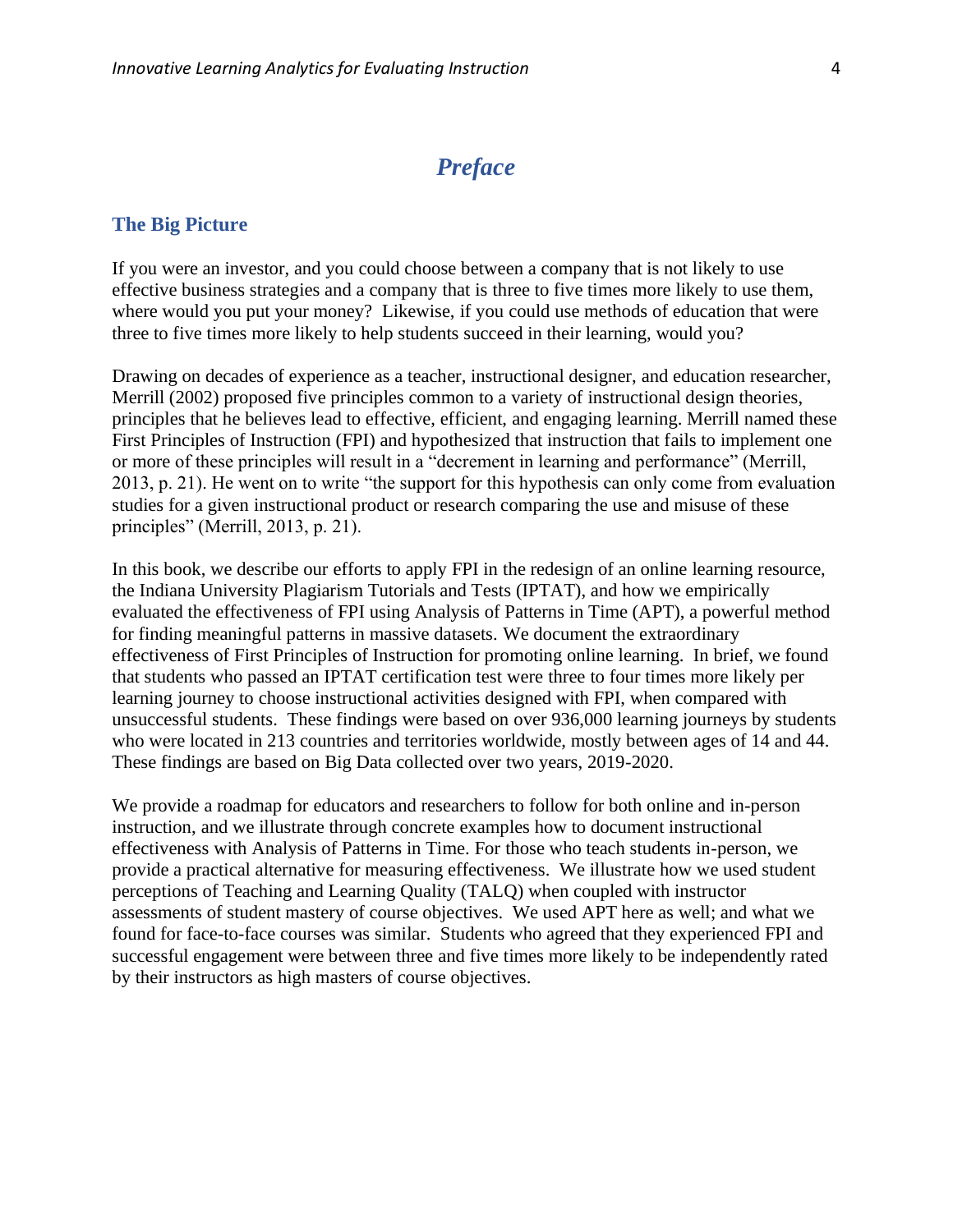#### **What this Book Is About**

Our main goal in this book is to show how Analysis of Patterns in Time (APT) can be used as a practical and powerful way to evaluate the effectiveness of online instruction. What is new in this book is the application of APT as an innovative way to do learning analytics of Big Data on online teaching and learning.

APT is a proven methodology that differs from traditional qualitative and quantitative approaches to measurement (Frick, 1983, 1990; Frick & Dagli, 2016; Myers & Frick, 2015). APT is a way to analyze *student learning journeys*. Student learning journeys are a new way to capture temporal maps of what students do. In APT, patterns of learning are themselves *qualitative*; whereas counting occurrences of those patterns within learning journeys is *quantitative*.

We show through specific examples how we have used APT to answer the question: How well do First Principles of Instruction promote student learning? We primarily use the Indiana University Plagiarism Tutorials and Tests (IPTAT) as the recurring example. You can view IPTAT at: [https://plagiarism.iu.edu.](https://plagiarism.iu.edu/) We encourage you to try IPTAT yourself, as you read parts of this book.

IPTAT is a type of a MOOC: massive, open, online course. IPTAT is relatively short in duration, taking about 2 hours to complete. Numerous instructors in colleges, universities, and secondary schools typically utilize IPTAT as an assignment for their students to complete on their own outside of class meetings. Students typically choose parts of IPTAT to help them pass a Certification Test. Instructors want their students to learn to recognize plagiarism, so they will not commit plagiarism in the future.

What is further innovative in this book is that we show how Google Analytics can be used to do APT. Google Analytics is a free service that that can be incorporated into your website in order to track how users interact with it pageview by pageview. Google Analytics allows you to create reports on usage of a website by applying a variation of APT methodology. You can also use Google Analytics to observe in real-time the number of current users of your website, what they are viewing, and where they are located.

We hope that this book provides a roadmap for how you and others can evaluate effectiveness of online instruction and learning. When you are finished with this book, you should have learned enough so that when you design your own instructional website, you will have at your fingertips an easy-to-understand but powerful way to determine its effectiveness. You should also be able to investigate the effectiveness of *different* design principles and instructional strategies—by following the same approach as we have illustrated in this book for First Principles of Instruction.

If you are interested in evaluating the effectiveness of in-person instruction in traditional learning settings, where teachers and students meet face-to-face in classrooms, we provide an alternative way you can use APT. We illustrate past research with the Teaching and Learning Quality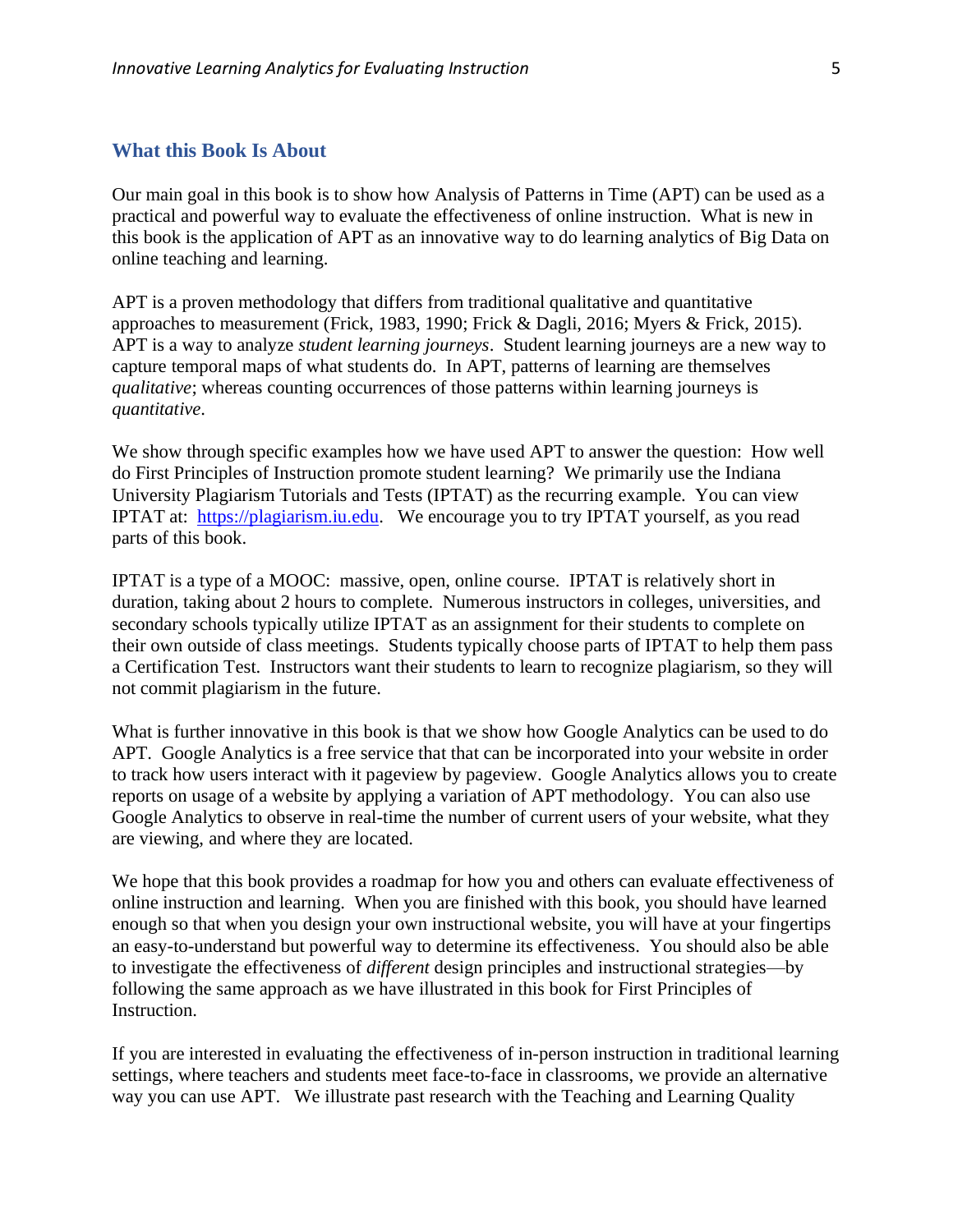(TALQ) Scales. TALQ Scales can be used to obtain student perceptions of the quality of their instruction and learning at or near the end of a course or training workshop. When student responses to questions on the TALQ instrument are aggregated, we illustrate how teaching effectiveness can be determined through APT methods. This approach is an alternative to building websites and tracking student usage as we have done with IPTAT. Using TALQ requires no technical knowledge of website development, and can be done using a paper-andpencil format for collecting student evaluations.

If more of us do this kind of disciplined inquiry, then, over time we will collectively advance knowledge of effective educational practices. As educators subsequently adopt these more effective practices, students will be more likely to succeed in their learning endeavors. We will improve education. More effective education should improve the quality of life for everyone.

#### **What You Need to Know before You Start**

There are many resources for learning how to make webpages and websites, including dynamic websites that require scripting in programming languages such as PHP or Python. There are numerous resources on how to store computer data collected via the Web, e.g., using database systems and query languages such as MySQL. You should use these resources if need be, since our book will not address these kinds of know-how, though we do occasionally refer to some of these elements. Most likely you will need to form a design team with members who have these different kinds of skills, much as we have for IPTAT. And have everyone on your team read this book, of course!

You and your team members do not need a degree in statistics or research methodology to understand our major approach to analysis of Big Data: *Analysis of Patterns in Time* (APT). Since APT is currently not taught in typical research courses and is not discussed in other books at this time, this book will help you understand APT and how you can use it. You do not need a Ph.D. to understand APT, or any degree at all. If you can count, add, subtract, multiply, and divide numbers, if you understand percentages and how to form proportions, and if you can compute simple averages (arithmetic means), then you should be able to understand APT. In its most basic form, APT is no more complicated than computing a baseball player's batting average by counting the number of times at bat and how many times that player got a base hit. For example, if a player went to bat 100 times and got 40 base hits, then they have a batting average of 0.400 (40 divided by 100). This means that 40 percent of the time when *that batter* faced a pitcher in a baseball game, they made a base hit.

Or suppose you and your friend went on a diet to lose weight. You each weigh yourself once a week on your scales over a period of 52 weeks, so you can determine how many pounds per week you lost. You each just add up the pounds you lost that year, and then divide the result by 52 weeks in order to determine how many *pounds per week* you lost. Suppose that you lost 2 pounds per week, and your friend lost one-half pound per week. You could claim that you lost 4 times as much weight per week as did your friend (by dividing 2 by 0.5). Or you could count kilograms and make a similar comparison, as long as you are counting the same units for both of you (or other measures such as inches or centimeters of reduced waist size).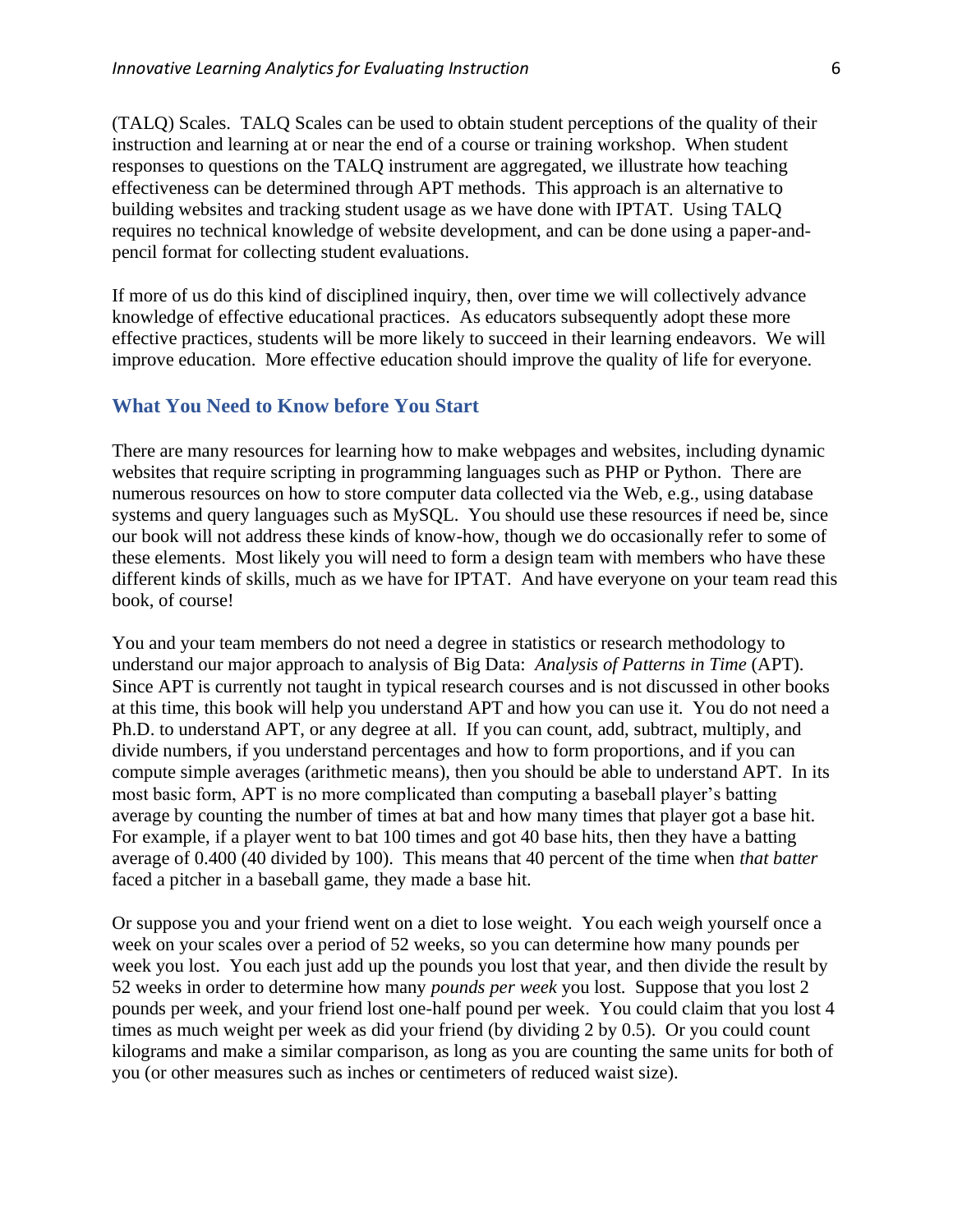You also need a sense of time when observing one event that follows another. For example, if you observe that clouds in the sky normally form *before* it rains or snows, then you are noting a temporal sequence of events. But it does not rain or snow every time clouds form, just some of the time. For example, it might be the case that, in your location, when clouds are present, then it rains or snows 15 percent of the time. You could also say that when clouds are overhead, the likelihood of rain or snow is 0.15 in your location. You might also observe that it *never snows* when clouds are present *and* the outside air temperature is above 40 degrees Fahrenheit (or 4 degrees Celsius). In its most basic form, APT is no more complicated than this: what are the chances that an event occurs when certain conditions are true? In our book, we want to determine that when students pass a test, what conditions are true when compared with students who have not passed a test?

Finally, if you can use a calculator, such as an app on your smartphone or computer, then you can more quickly carry out the arithmetic required for APT. And you'll need a computer with an Internet connection that runs a Web browser such as Firefox, Chrome, Safari, Edge, or Opera. We assume that you already know how to browse the Web and can use a Web browser.

#### **For Whom Is this Book Intended?**

Our main target audiences are those who do:

- Instructional design and development,
- Online and in-person instruction,
- Educational research and evaluation.

We further anticipate a worldwide target audience. Effectiveness of online and in-person learning is relevant to education everywhere, not just limited to the U.S. Due to the novel coronavirus pandemic, many schools and universities have been recently offering more online and hybrid instruction.

We believe that this book will be further useful in many other disciplines where effective means to achieve ends are valued.

#### **Ways to Read this Book**

If you are a teacher or instructional designer, Chapters 1, 2, 3, and 7 should be of most interest. These four chapters introduce the concept of learning journeys, the main findings of our Big Study, how we designed our online instruction with First Principles, and how we have previously evaluated in-person instruction using the Teaching and Learning Quality scales.

If you do educational research and evaluation, you should read the whole book. The first chapter and the last five chapters emphasize the major differences between Analysis of Patterns in Time (APT) and traditional quantitative and qualitative research methods. In the last half of the book, we provide further examples of how APT was used in other research studies, in addition to the Big Study described in the first four chapters.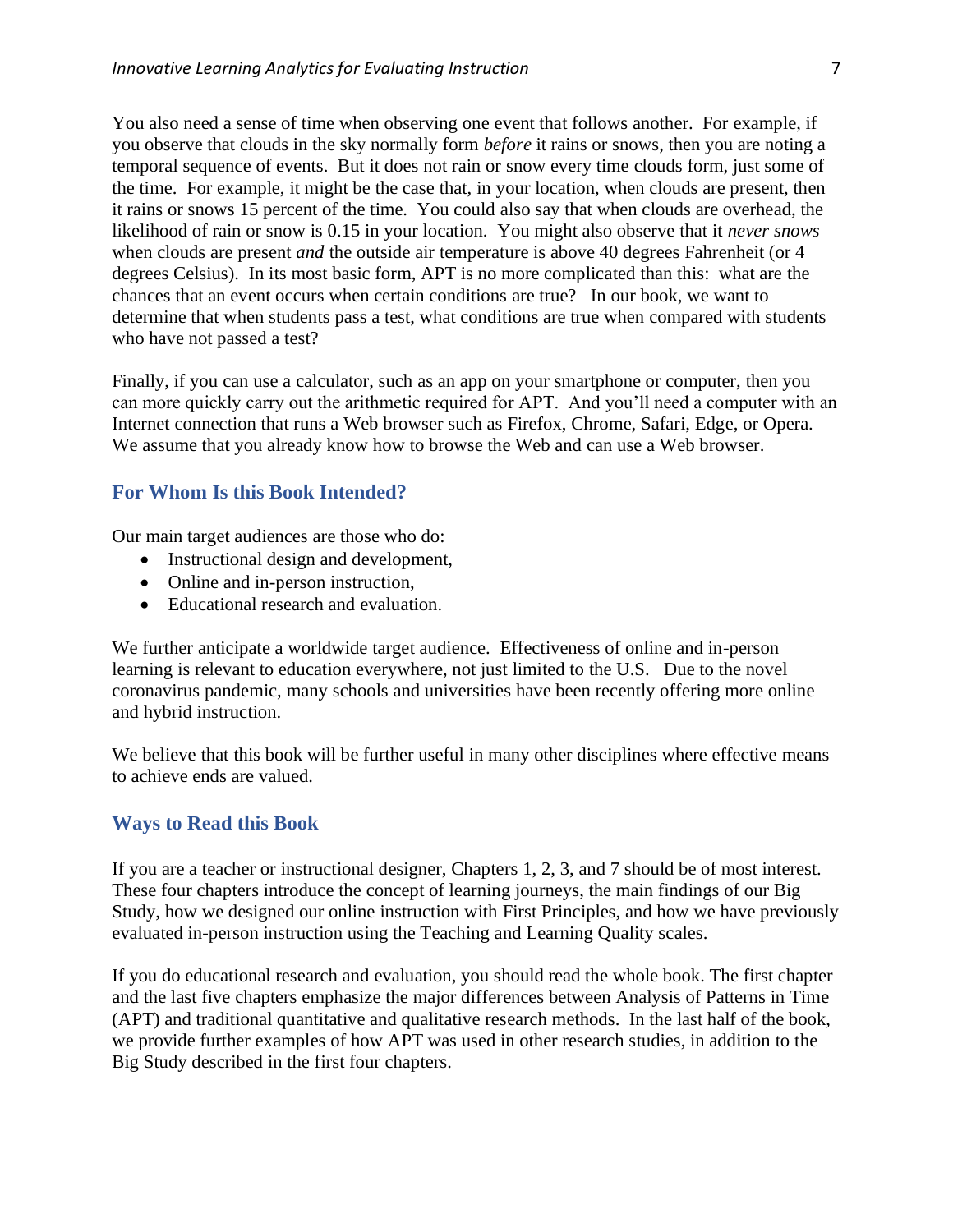We have kept this book as short as possible, in order to help readers quickly grasp the main ideas—trying to balance breadth and depth. In addition to bibliographic references, we provide hyperlinks to supplementary information that is particularly relevant and which should be available on the Web for years to come. If you are reading the digital version, you can just click on or tap the links as needed, and then return to the book to continue.

We have avoided specific step-by-step directions about how to use software tools such as Google Analytics and Microsoft Excel because they are likely to change over time, and because we ourselves have adapted to changing digital technologies over the past six decades. Instead, we describe our overall strategies and how we adapted those tools to do Analysis of Patterns in Time. Nonetheless, you should be able to follow the examples in order to replicate what we did. When APT was invented and conceived in the 1970s, there were no microcomputers or smartphones, and there was no Worldwide Web. When we started this book, we were using Google's Universal Analytics. By October 2020 Google had supplemented UA with Google Analytics 4, which we discuss and further illustrate near the end of Chapter 4.

Finally, we provide brief summaries at the beginnings of each chapter to highlight the main points. We further provide transitional information and cross-referencing in many places for those who read chapters out of order. With decades of Web design experience among the authors, this book is designed as a hybrid of both print and digital resources that can be accessed in a variety of ways. We provide a number of different routes in our roadmap for your own learning journeys.

## **Chapter Summaries**

#### CHAPTER 1: Learning Journeys in Education

Chapter 1 introduces the concept of a *learning journey*. We use the Oregon Trail as a metaphor to explain why traditional quantitative and qualitative research methods are inadequate for capturing learning journeys. On the other hand, temporal maps do capture learning journeys, and Analysis of Patterns in Time (APT) can be used to count occurrences of qualitative patterns in temporal maps. We discuss the fundamental limitations of traditional qualitative and quantitative research approaches for determining effectiveness of instructional methods.

#### CHAPTER 2: Overview of the Big Study

In Chapter 2 we apply APT to a large-scale study of the effectiveness of First Principles of Instruction within the online Indiana University Plagiarism Tutorials and Tests (IPTAT). We begin by illustrating two typical cases of learning journeys: Sam and Melinda. We next summarize the results from our Big Study of over 936,000 learning journeys during 2019 and 2020. We demonstrate how we found that, on average in each learning journey, successful students were nearly four times more likely to utilize unique parts of IPTAT which were designed with First Principles of Instruction, when compared with unsuccessful students.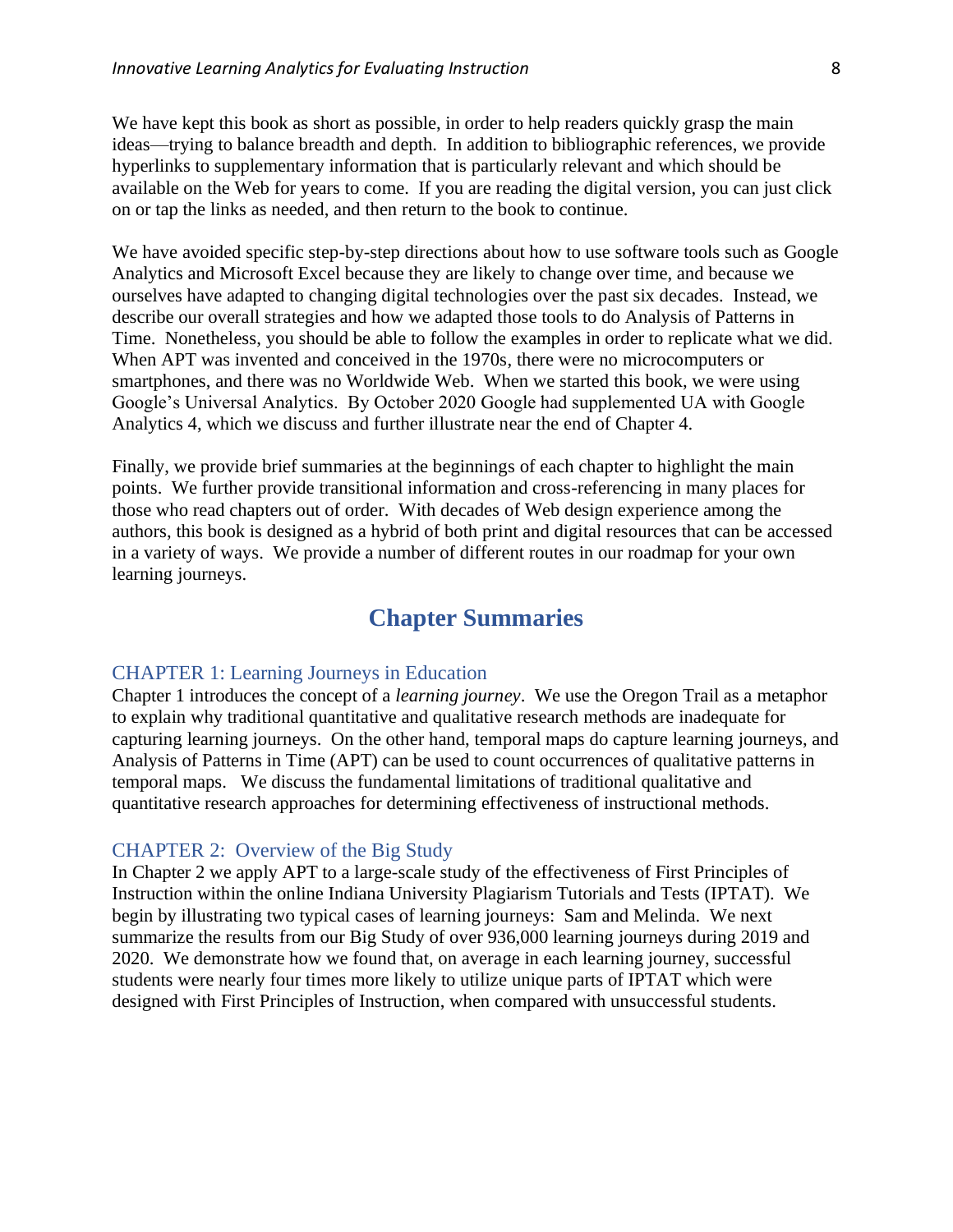#### CHAPTER 3: The Indiana University Plagiarism Tutorials and Tests: 2002 through 2020

Chapter 3 describes how we redesigned the IPTAT in 2015 using First Principles of Instruction. We provide examples of IPTAT web pages and learning activities that illustrate FPI: sequencing tasks from simple to complex; activation of prior knowledge; demonstration of skills to be learned; application of newly acquired skills to solve problems; and integration of new skills in one's everyday life. We also describe how we created trillions of Certification Tests to measure student success in classifying word-for-word, paraphrasing, and non-plagiarism when viewing original source materials and samples of student writing. We conclude by describing two years of IPTAT usage, where there were nearly 36.5 million pageviews. We note three general kinds of usage patterns: minimalists, traditionalists, and dabblers.

#### CHAPTER 4: More Details of the Big Study

In Chapter 4 we report on our Big Study in greater detail, which was previewed in the second chapter. We demonstrate how we arrived at our findings over a two-year interval, by illustrating APT for one quarter, and then we describe how we combined quarters using a spreadsheet. The Big Study involved students from 213 countries and territories worldwide, mostly between 14 and 44 years old. We describe how Google Analytics was used to track IPTAT usage. Then we illustrate how segmenting of temporal maps and logical conditions were applied via Google Analytics in order to carry out parts of APT queries. We further illustrate how we used a spreadsheet with cell formulas to complete the APT calculations. We provide further details on how Google Analytics identifies users. We conclude by summarizing demographic characteristics of students who registered to take IPTAT Certification Tests.

#### CHAPTER 5: Analysis of Patterns in Time (APT) as a Research Methodology

Chapter 5 discusses APT in greater detail. We provide several historical examples of use of APT as a research method. We then describe use of APT concepts outside of educational research. One example is *Moneyball*, which is the story of how the Oakland Athletics professional baseball team used sabermetrics in evaluating players. This helped the Oakland A's field winning teams at a fraction of the cost of player salaries paid by other successful Major League Baseball teams. The second example is Google Analytics, which provides a Web tracking service to help their business clients determine advertising strategies and patterns of usage that lead to increased sales of the clients' products and services.

#### CHAPTER 6: Using APT for Formative Evaluation of a Learning Design

Chapter 6 provides a further example of how APT has been used for improving an online simulation game. We used APT to improve the fidelity of the online Diffusion Simulation Game (DSG) by evaluating the congruence of DSG gameplay processes and outcomes with empirical research on adoption of innovations. We illustrate how APT was used to identify several inconsistencies of DSG gameplay outcomes with outcomes expected from theory and empirical research on diffusion of innovations. This then allowed us to correct several mistakes in DSG algorithms, and then to further use APT to verify that the changed algorithms did indeed improve DSG fidelity. The DSG has been played hundreds of thousands of times by more than 18,000 registrants from 2014 through 2020.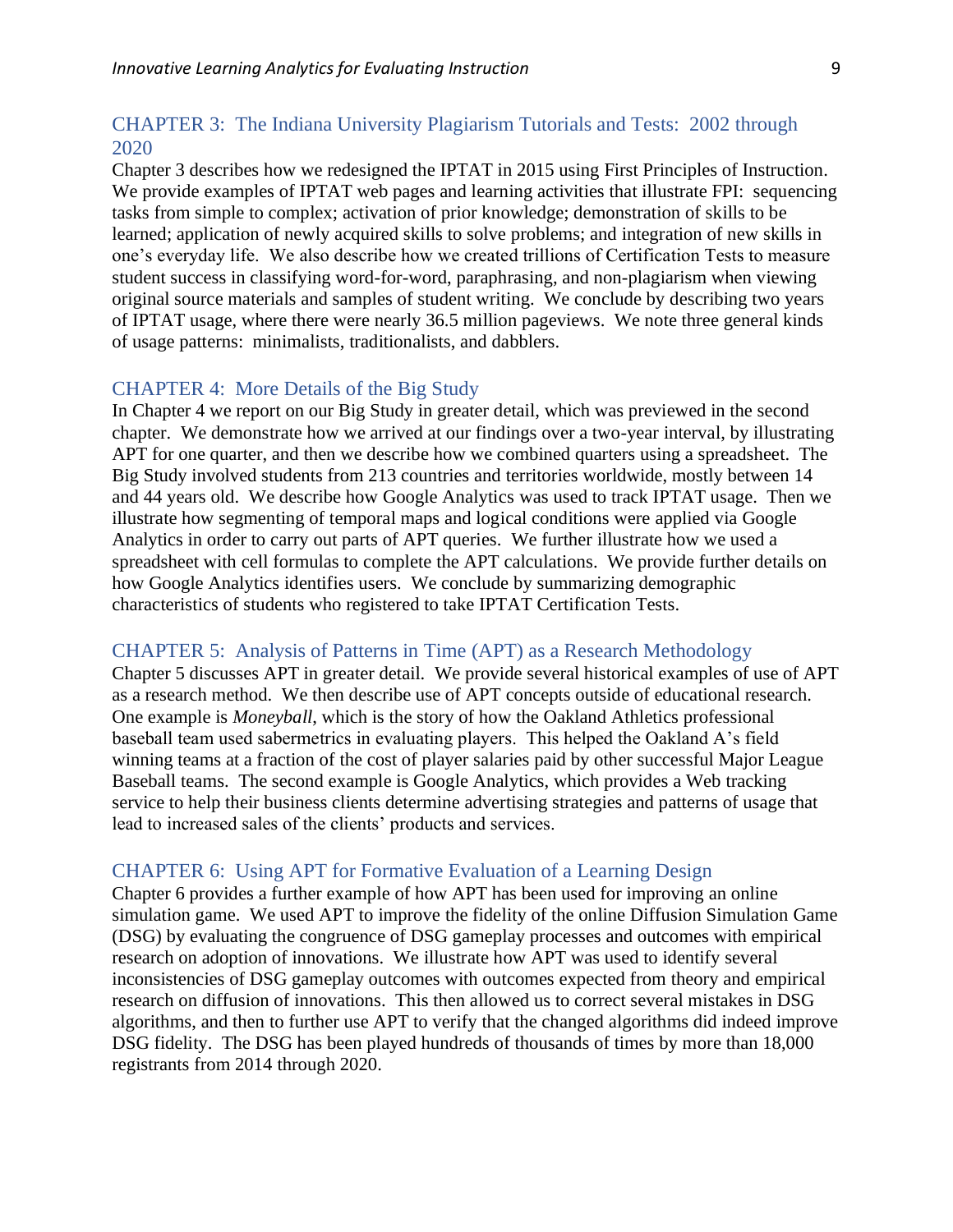#### CHAPTER 7: APT with Teaching and Learning Quality (TALQ) Surveys

Chapter 7 describes an alternative way to determine instructional effectiveness that can be used in a wide range of learning environments—for both online and in-person instruction. The alternative is to have students complete an evaluation instrument called the Teaching and Learning Quality (TALQ) Scales. Students rate their instruction and learning experiences without knowing what First Principles of Instruction are. They rate their experiences by responding to a random mix of Likert-type items. They also rate their own academic learning time (ALT, which is successful engagement), learning progress, satisfaction with the course and instructor, and overall quality of their experience. We provide examples from several studies of how TALQ was used with APT methods to determine effectiveness of FPI and ALT. The advantage of TALQ is that if it is used appropriately, teachers and researchers can determine instructional effectiveness without the technical knowledge and skills required for building websites such as IPTAT.

#### CHAPTER 8: Analysis of Patterns in Time as an Alternative to Traditional Approaches

Chapter 8 reviews the change in perspective which we have provided in this book. When we focus on temporal patterns, we can predict what leads to successful learning outcomes. By making inductive inferences from APT results, predictable patterns of instructional effectiveness can be identified. We further contrast APT with other existing approaches to learning analytics. We conclude by discussing the value of theory for APT and its further extension to MAPSAT: Map and Analyze Patterns and Structures Across Time.

#### EPILOGUE: The 50-Year Journey to Writing this Book

The Epilogue tells the story of the serendipitous discovery of Google Analytics as a way to do Analysis of Patterns in Time. It concludes by describing the 50-year journey that has culminated in this book. Acknowledgments follow.

## **References**

- Frick, T. W. (1983). *Non-metric temporal path analysis: An alternative to the linear models approach for verification of stochastic educational relations* [Unpublished doctoral dissertation]. Indiana University Graduate School.
- Frick, T. W. (1990). Analysis of patterns in time (APT): A method of recording and quantifying temporal relations in education. *American Educational Research Journal, 27*(1), 180- 204.
- Frick, T. W. & Dagli, C. (2016). MOOCs for research: The case of the Indiana University plagiarism tutorials and tests. *Technology, Knowledge and Learning*, *21*(2), 255-276.
- Merrill, M. D. (2002). First principles of instruction. *Educational Technology Research & Development, 50*(3), 43-59.
- Merrill, M. D. (2013). *First principles of instruction: Identifying and designing effective, efficient, and engaging instruction*. Pfeiffer.
- Myers, R. & Frick, T. W. (2015). Using pattern matching to assess gameplay. In C. S. Loh, Y. Sheng, & D. Ifenthaler (Eds.), *Serious games analytics: Methodologies for performance measurement, assessment, and improvement*, (Chapter 19, pp. 435-458). Springer.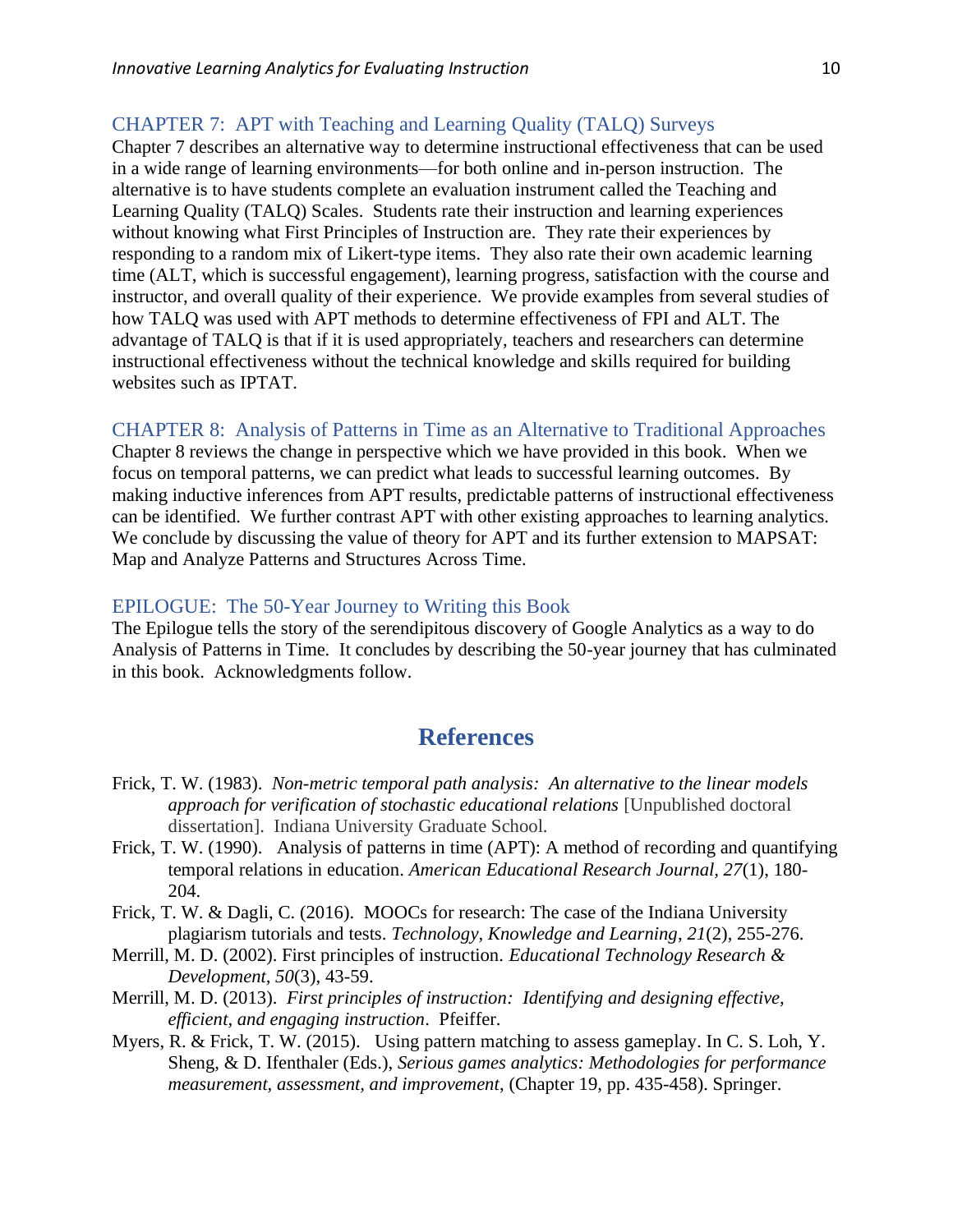## **Chapter 1**

**Summary:** We introduce the concept of a *learning journey*. We use the Oregon Trail as a metaphor to explain why traditional quantitative and qualitative research methods are inadequate for capturing learning journeys. On the other hand, temporal maps do capture learning journeys, and Analysis of Patterns in Time (APT) can be used to count occurrences of qualitative patterns in temporal maps. We discuss the fundamental limitations of traditional qualitative and quantitative research approaches for determining effectiveness of instructional methods.

## **Learning Journeys in Education**

#### **Metaphor of a Journey: The Oregon Trail**

Education is a temporal process. Teaching and learning occur through intervals of time. Education is analogous to a journey, such as following the Oregon Trail. The destination we often want to reach in education is successful student learning achievement. Teachers provide the guidance to help students reach the destination. From a practical perspective, we want to document what makes some trips more successful than others. If other educators who come along later follow routes that have previously been successful, then *their* students would be expected to benefit also.

The Oregon Trail was a major route that early U.S. settlers traveled in the mid-1800s from what is now Independence, Missouri, near Kansas City, to the Columbia River Valley, near what is now Portland, Oregon (see [https://en.wikipedia.org/wiki/Oregon\\_Trail\)](https://en.wikipedia.org/wiki/Oregon_Trail). Lewis and Clark were pioneers who successfully made the trip in the early 1800s largely by horseback, canoes and rafts, and on foot, mostly by following the Missouri and Columbia Rivers. Later, settlers traveled by covered wagons pulled by oxen, on horseback, and most walked. The winding 2,200-mile trip took many months and was perilous. Some travelers died on the trip; and others never made it to Oregon, settling in places along the route. Those who did make it often arrived with very little food and belongings. Many travelers lost weight or died due to malnutrition and disease during the trip. Diseases took more lives than anything else, including cholera, dysentery, typhoid fever, and diphtheria. In that sense, those who were fortunate succeeded, but survivors often were somewhat poorer and weighed less when they arrived at their destination.

Fast-forward to May, 2020.

Many people now can get to Portland from Kansas City by driving an automobile and by taking interstate highways. According to Google Maps, the trip should take about 27 hours of driving time. If stopping overnight to rest, then the trip might take 3 driving days, travelling about 600 miles each day. A mini-van could be rented to transport 5 passengers and their luggage for about \$500, plus the additional cost of fuel, 2 motel rooms for 2 nights of lodging, food purchased for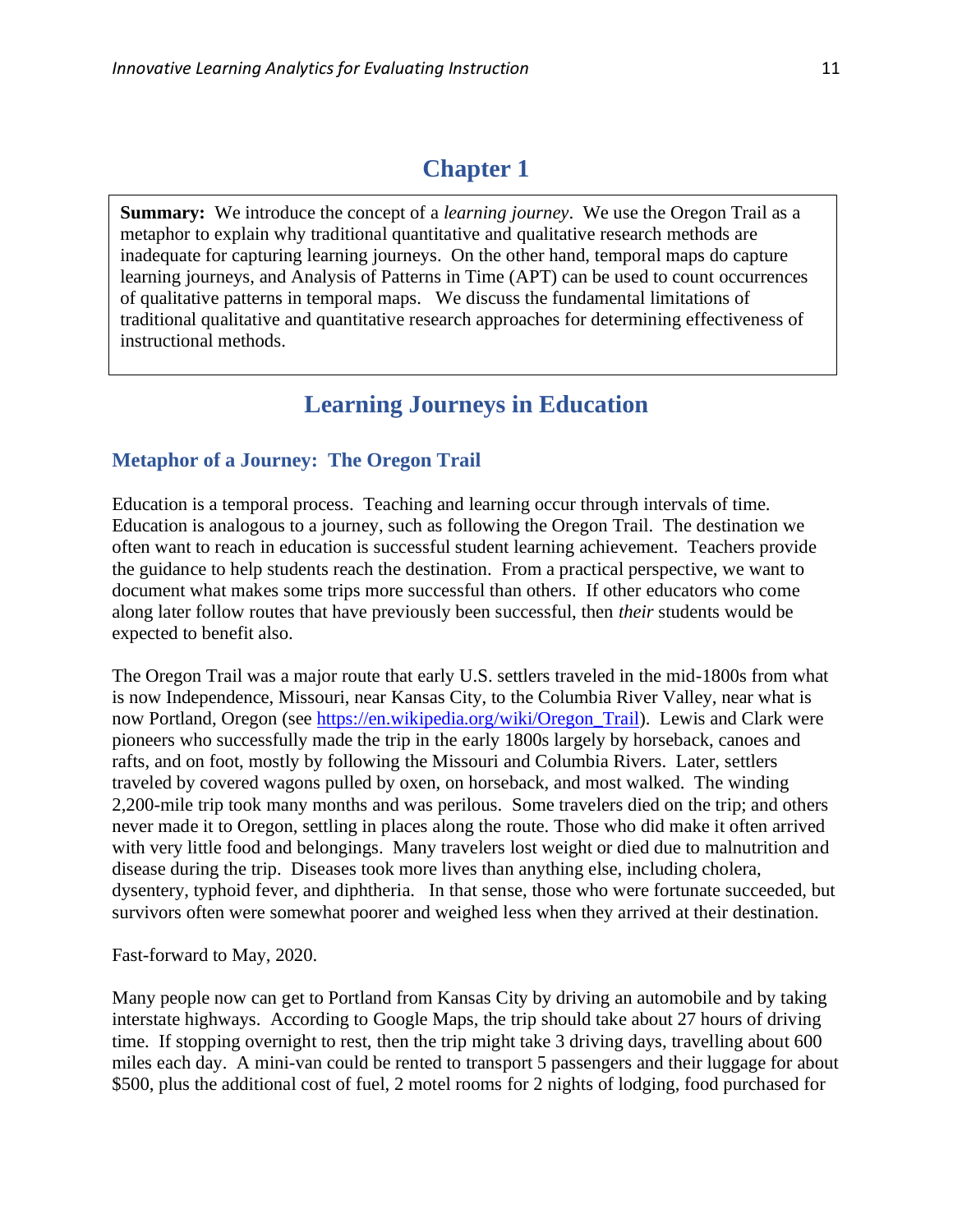meals along the way, etc. A conservative estimate of the cost of the 1800-mile trip would be approximately \$300 per person, assuming expenses and motel rooms are shared.

Another way to make that trip is to fly on commercial passenger airlines. For example, Southwest Airlines offers one-way fares for about \$400 for an adult that will typically take 7 to 10 hours, depending on stops and plane changes. Two bags, 50 pounds or less, can be taken as luggage with no extra charge.

Finally, for the more wealthy, private jets can be chartered. A web search in May, 2020, indicated that the one of the least expensive flights would cost approximately \$18,000 for 3 hours of flight time in a small jet for 6 passengers, or approximately \$3,000 per person. Flights can often be scheduled to depart and arrive when convenient for passengers. These jets typically have more comfortable seating and more amenities.

#### **The State-Trait Approach to Measurement: Quantitative Methods**

In this approach to research, we measure states or properties of individual persons, things and conditions at various points in time. Using quantitative research methods, we might conduct an Oregon Trail Study by assessing personal wealth, a person's weight at the start and end of the trip, duration of the trip, and overall cost. In effect, the above description characterized states and traits of those individuals at various points in time for different classes of people and different eras. Separate measures would be taken: cost per person in US dollars, weights of each person and their luggage, trip duration in hours, whether or not the destination was reached, and the personal wealth of each individual when the trip begins and ends.

A quantitative study using a linear models approach (LMA) would most likely find an inverse linear relationship between cost of trip and its duration. Trips that take less time cost more. For wealthy individuals, a charter jet rental would not appreciably change their personal wealth. For someone with only \$1,000 in personal savings, a charter flight would leave them in several thousand dollars of debt. For most individuals in 2020, their weight would not appreciably change when measured at the start and end of the trip, while that would not be true for many early settlers in the 1800s, who arrived at their destination emaciated and starving.

Suppose we did take independent measures such as these on a sample of 500 individuals who took trips from Kansas City to Portland, Oregon in the mid-1800s and early 2020.

Here is what we would likely find. Richer people complete the trip in less time than poorer travelers. There would be a negative linear relationship between personal wealth and trip duration. Greater wealth would be associated with shorter trips. If we look at the relationship between individuals' weight lost during the trips, early settlers would have lost more weight on average, whereas travelers in 2020 would not appreciably change their weight. Overall, there would be a positive linear relationship. Trips of longer duration would be associated with more weight lost. More deaths also occurred during the longer trips, also a positive linear relationship—statistically speaking.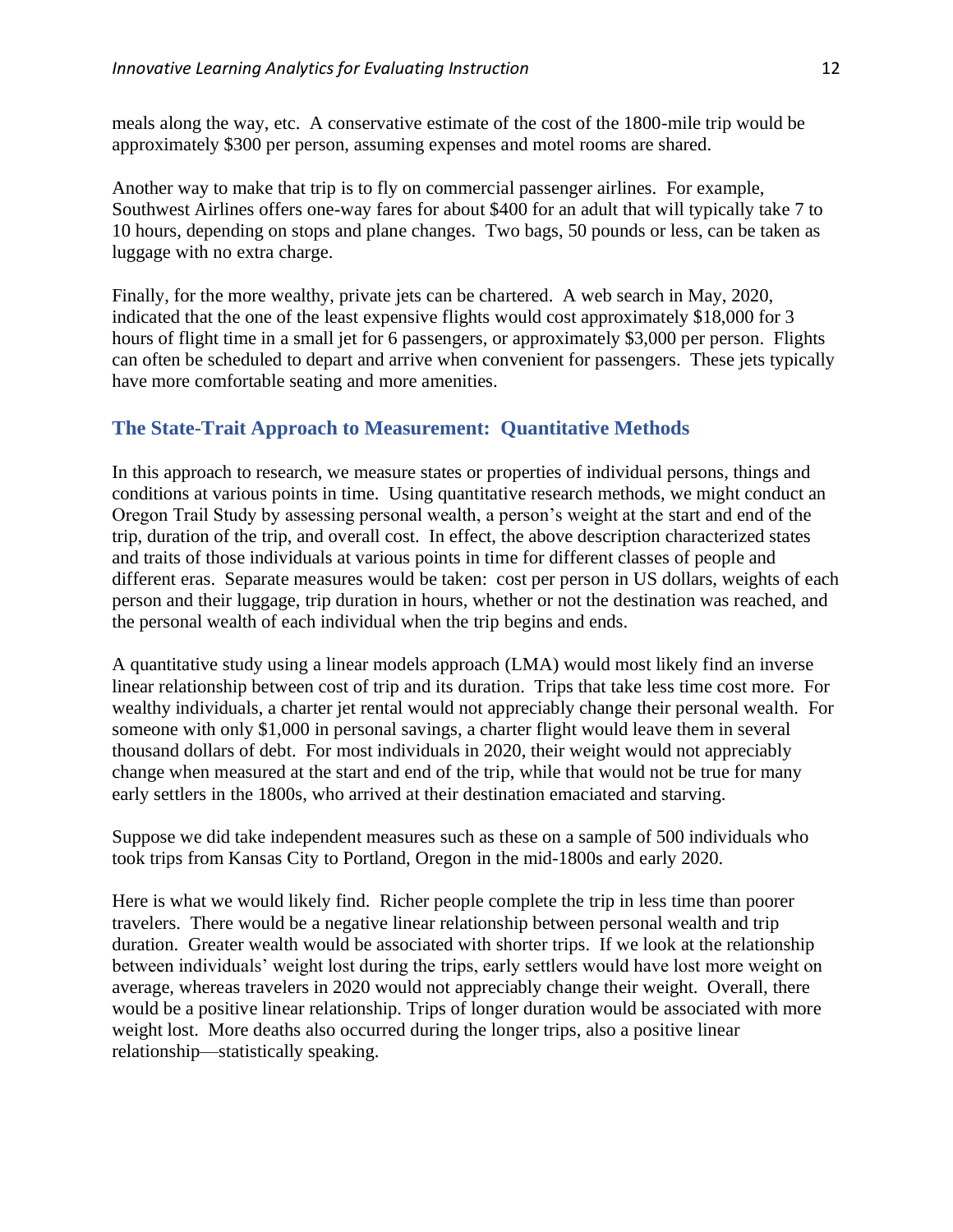Without information about what happened *during* the trip, it would be difficult to explain the weight loss. Moreover, why is it that richer people make the trip in less time? Without additional information about modes of travel, speed along the way, routes taken, relative costs, and causes of deaths and not finishing the trip (i.e., dropouts), it would be unclear why.

For educational research using quantitative methods, this approach is descriptive of thousands of studies from the 1960s to present. Quantitative research studies typically use a state-trait method of measurement, and statistical linear models are used to relate those measures (Kirk, 1999, 2013; Tabachnick & Fidell, 2018). In effect, snapshots are taken at each point in time, but there is often lack of information about what happened between the snapshots.

#### **Individual Episodic Stories: Qualitative Methods**

When using qualitative research methods that are narratives, we essentially tell episodic stories (e.g., Creswell & Creswell, 2018; Creswell & Poth, 2018). For example, consider the trip made by Lewis and Clark in the early 1800s. Then compare it with a trip taken by Bill Gates in 2020, who is a multi-billionaire and who could easily afford his own private jet. Telling unique stories about their contrasting trips might be quite interesting and illuminating, but it would be unwise to make any generalizations about all Oregon Trail travelers from this non-random sample of two trips.

In qualitative research, we may discover some interesting common patterns in the unique stories, but generalizability of findings is on shaky grounds. For example, Lewis, Clark, and Gates became famous men, who were willing to take risks when younger. Samples are typically very small. Sampling error and lack of generalizability to larger populations is a paramount criticism. Rich, detailed descriptions of a few cases may provide insight into what is happening in education, but it makes it difficult to generalize about what educational methods are more effective than others. It makes it difficult to predict educational outcomes in general—about what is likely to make a difference in *successful* learning.

#### **Qualitative Temporal Mapping that is Quantifiable and Generalizable: A Third Alternative for Educational Research Methods**

There is another way to approach this, referred to as Analysis of Patterns in Time (APT). The state-trait approach does not capture event-by-event temporal details, even so-called time-series analysis methods. The state-trait approach is analogous to taking still photographs. What happens *between* those snapshots is often unknown. As a further example, use of box scores to characterize baseball games exemplifies the state-trait approach.

On the other hand, APT temporal maps are analogous to "documentary movies" about what happens at various times to students and teachers *during* their educational journeys. APT temporal maps can describe learning journeys as well as other temporal processes. Temporal maps consist of coded episodic events, as are coded stories in qualitative methods. A temporal map of a baseball game describes what happened *during* the game, not just the total runs scored and which team won.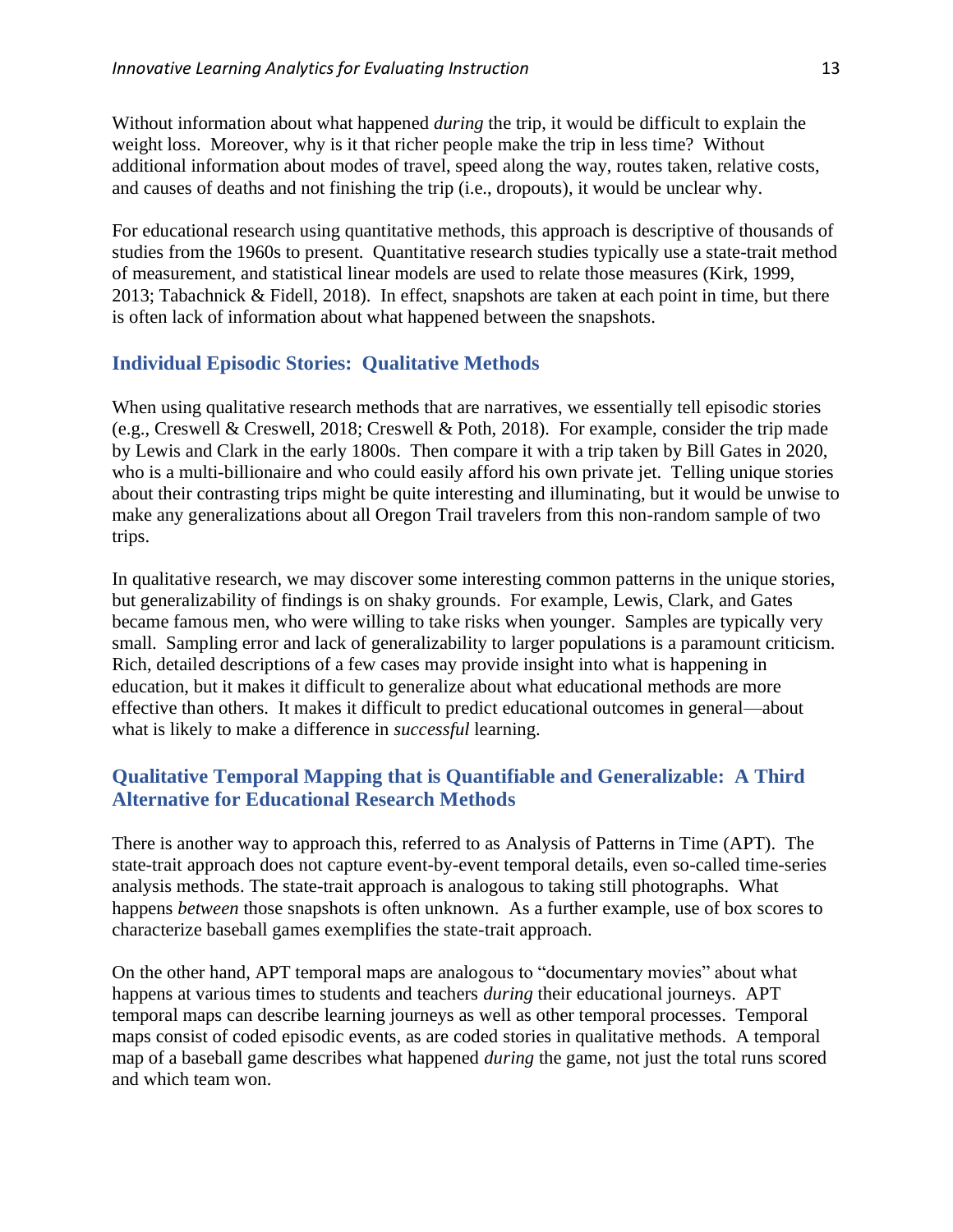However, unlike qualitative methods, APT *queries* can subsequently identify *patterns of events within* temporal maps. This can help identify activities that are more or less successful in helping students reach their learning destinations. When temporal maps are representative of large populations, results of APT queries are generalizable to those populations (Frick, 1990). Analyzing temporal maps of professional baseball games can help identify patterns and strategies that lead to a team's winning season, year in and year out.

APT has been around for several decades, and the benefits of such an approach have been demonstrated in a number of educational research studies (An, 2003; Barrett, 2015; Dagli, 2017; Frick, 1983, 1990, 1992; Frick et al., 2008; Frick et al., 2009; Frick et al., 2010; Koh, 2008; Koh & Frick, 2009; Howard et al., 2010; Lara, 2013; Luk, 1994; Myers, 2012; Myers & Frick, 2015; Plew, 1989; Yin, 1998). A major obstacle to adoption by educational researchers has been the time and effort required to create temporal maps, as well as lack of adequate software for subsequently querying collections of such maps (see [https://aptfrick.sitehost.iu.edu/\)](https://aptfrick.sitehost.iu.edu/).

It's relatively much easier to measure a few things independently and apply linear models, or to observe a few cases and write detailed descriptions. Nonetheless, APT techniques have been used *outside* of education with well-documented success (e.g., *Moneyball*; Lewis, 2004), especially now with big data and large arrays of computers doing parallel processing. Perhaps the most successful application of APT is *Google Analytics* (2005: [https://en.wikipedia.org/wiki/Google\\_Analytics,](https://en.wikipedia.org/wiki/Google_Analytics)

[https://analytics.google.com/analytics/academy/course/6\)](https://analytics.google.com/analytics/academy/course/6). It is further likely that APT is used in *proprietary* extant artificial intelligence systems which use pattern matching for making predictions (see Segaran, 2008; Segaran & Hammerbacher, 2009).

With increasing use of the World Wide Web by billions of people, websites which are used for research purposes can now provide rich data sets that consist of temporal maps. Google has been doing this tracking since 2005. Google Analytics is the current hardware/software platform that allows vast amounts of temporal data to be collected through large computer data centers which utilize state-of-the art parallel processing systems (so-called "cloud computing", e.g., [https://en.wikipedia.org/wiki/Cloud\\_computing;](https://en.wikipedia.org/wiki/Cloud_computing)

[https://computing.llnl.gov/tutorials/parallel\\_comp/\)](https://computing.llnl.gov/tutorials/parallel_comp/). While Google typically sells these services to business clients whose goal is to make a profit, these Google services can also be used by educational researchers who know how to leverage them, even for free.

While APT can be done locally on laptop computers and tablets, or basically on any computing devices including smartphones, this is on a very miniscule scale when compared to Google cloud computing. The real computing power is in the cloud, and computers we touch with our hands are the clients, e.g., running web browsers, which access the cloud computers via the Internet.

#### **The Larger Problem in Educational Research**

It is therefore not surprising that educational research has largely failed to provide widely *generalizable* empirical results supporting educational methods that are more effective than others. Since the Coleman et al. (1966) study we have known, for example, that there is a positive relationship between socioeconomic status and student learning achievement as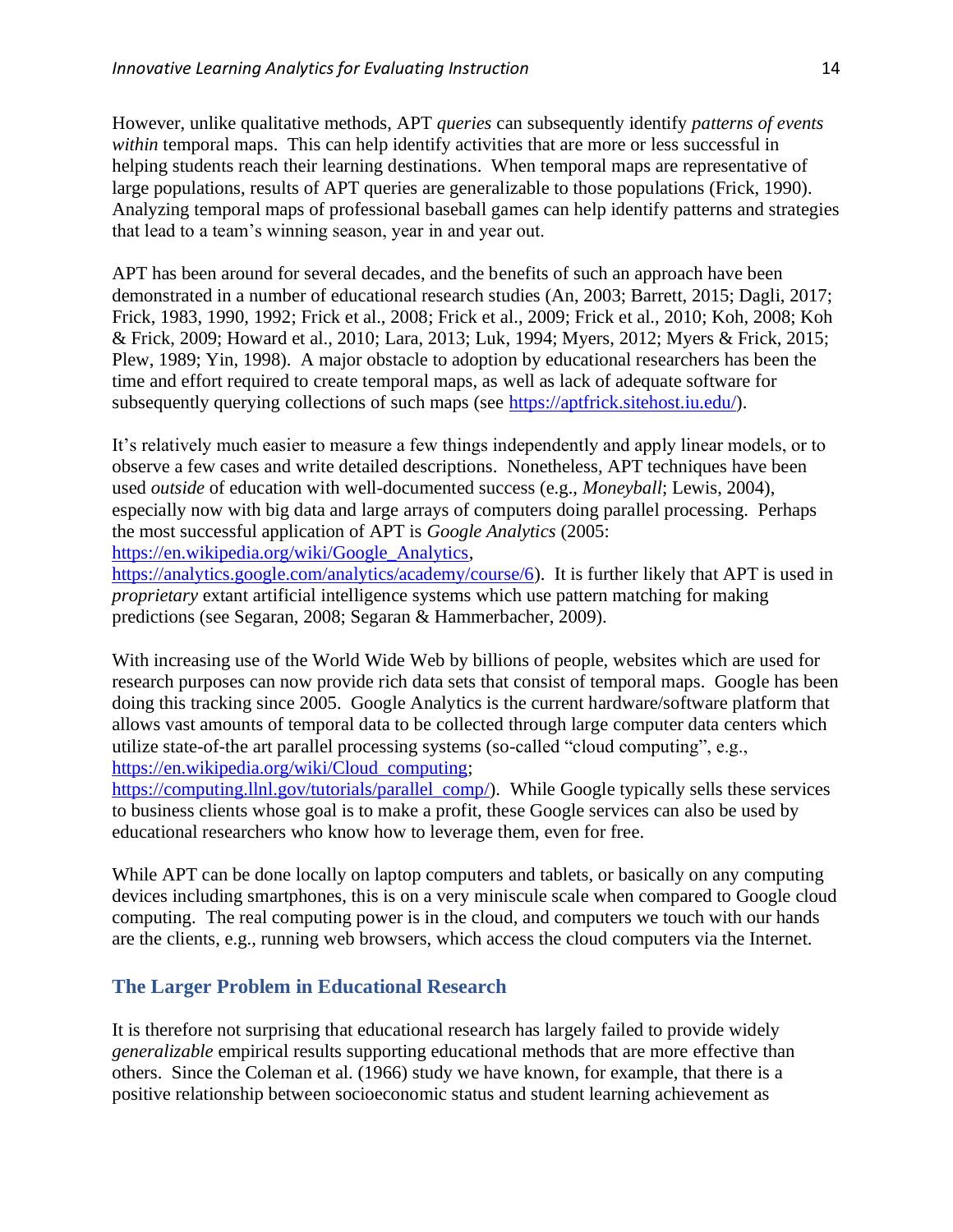measured by standardized tests. Little else makes a significant difference in learning achievement after statistically controlling for SES, which accounts for a large proportion of the variance in student achievement, when taking a state-trait approach to measurement and using linear models for investigating relationships among variables. Linear models include multiple and logistical regression, factor analysis, canonical analysis, path analysis, discriminant analysis, ANOVA, MANOVA, ANCOVA, hierarchical linear models, time-series analysis, and the like (Kirk, 1999, 2013; Tabachnick & Fidell, 2018). When using traditional quantitative research methods, we measure things *separately*, and then we try to verify relationships among those measures.

What we need is strong, empirical, and generalizable evidence to document methods of education that are more effective than others, widely accessible to educators, more cost-effective, and more efficient (Fischer et al., 2020). To do this, we also need research *methods* that can document what happens during such educational journeys.

APT is clearly one such method. We illustrate the power and practicality of APT by example in this book. Perhaps, as did Lewis and Clark for the Oregon Trail, we will establish a trail for other researchers to follow in the future who are attempting to add to praxiological knowledge of education.

Next, in Chapter 2 we present an overview of what we call the Big Study. We illustrate by example a way to address limitations of traditional qualitative and quantitative research methods. In this Big Study we demonstrate the creation of temporal maps for tracking student interaction with the online Indiana University Plagiarism Tutorials and Tests (IPTAT). We then illustrate how we used APT to analyze learning journeys characterized by those maps. We show how we segmented nearly 1.87 million temporal maps (i.e., Big Data) in order to evaluate the effectiveness of First Principles of Instruction.

### **References**

- An, J. (2003). *Understanding mode errors in modern human-computer interfaces: Toward the design of usable software* [Unpublished doctoral dissertation]. Indiana University Graduate School.
- Barrett, A. F. (2015). *Facilitating variable-length computerized classification testing via automatic racing calibration heuristics* [Unpublished doctoral dissertation]. Indiana University Graduate School.
- Coleman, J. S., Campbell, E. Q., Hobson, C. J., McPartland, J., Mood, A. M., Weinfeld, F. D. & York, R. L. (1966). *Equality of educational opportunity*. U.S. Government Printing Office. Retrieved from [https://www.google.com/books/edition/Equality\\_of\\_Educational\\_Opportunity/TdRf6VHr](https://www.google.com/books/edition/Equality_of_Educational_Opportunity/TdRf6VHr2RgC?hl=en&gbpv=1&printsec=frontcover) [2RgC?hl=en&gbpv=1&printsec=frontcover](https://www.google.com/books/edition/Equality_of_Educational_Opportunity/TdRf6VHr2RgC?hl=en&gbpv=1&printsec=frontcover)
- Creswell, J. W. & Creswell, J. D. (2018). *Research design: Qualitative, quantitative and mixed methods approaches* (5th ed.). SAGE.
- Creswell, J. W. & Poth, C. N. (2018). *Qualitative inquiry and research design: Choosing among five approaches* (4<sup>th</sup> ed.). SAGE.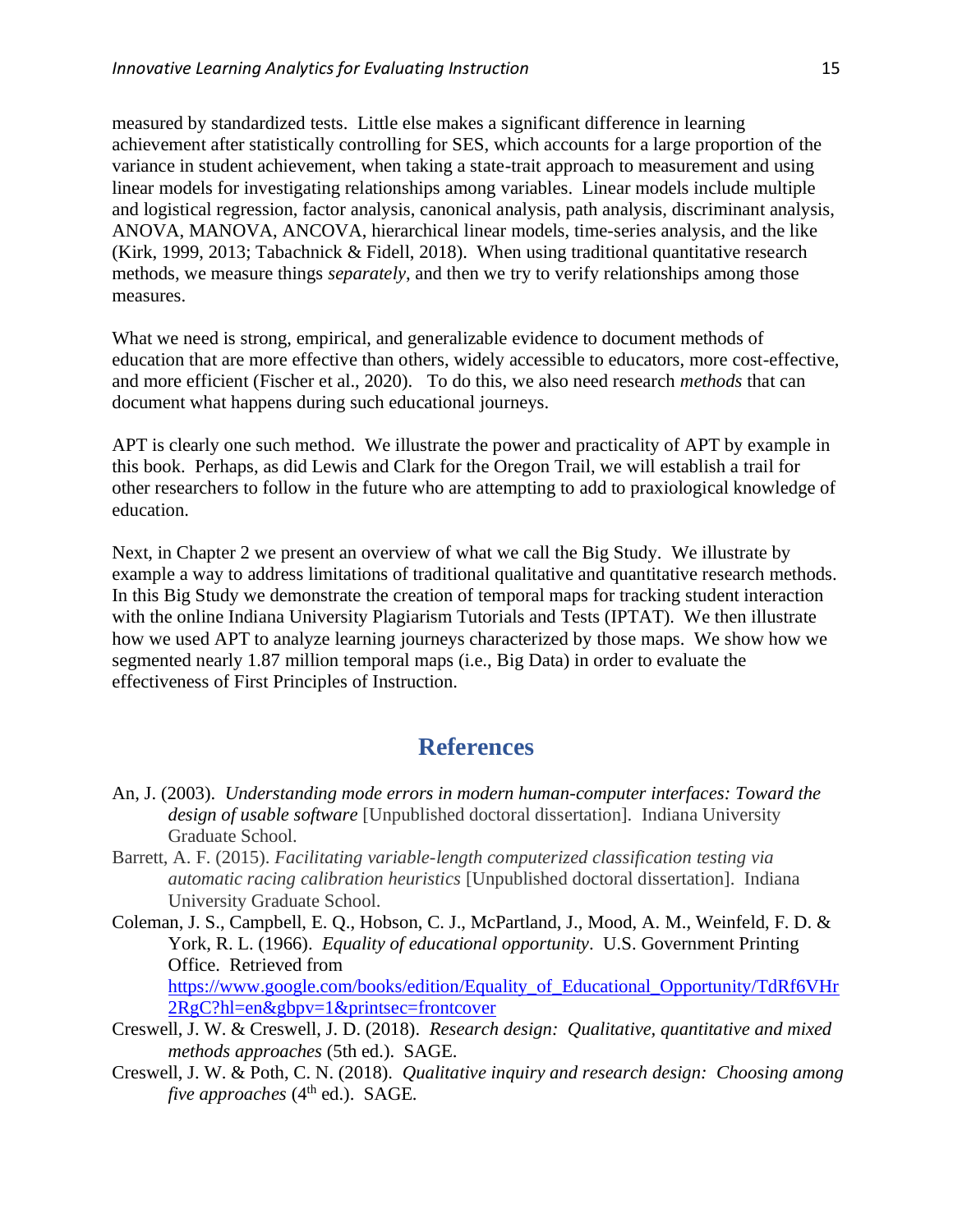- Dagli, C. (2017). *Relationships of first principles of instruction and student mastery: A MOOC on how to recognize plagiarism.* [Unpublished doctoral dissertation]. Indiana University Graduate School.
- Fischer, C., Pardos, Z., Baker, R. S., Williams, J. J., Smith, P., Yu, R., Slater, S., Baker, R., & Warschauer, M. (2020). Mining big data in education: Affordances and challenges. *Review of Research in Education, 44*, 130-160.
- Frick, T. W. (1983). *Nonmetric temporal path analysis: An alternative to the linear models approach for verification of stochastic educational relations* [Unpublished doctoral dissertation]. Indiana University Graduate School.
- Frick, T. W. (1990). Analysis of patterns in time (APT): A method of recording and quantifying temporal relations in education. *American Educational Research Journal, 27*(1), 180- 204.
- Frick, T. W. (1992). Computerized adaptive mastery tests as expert systems. *Journal of Educational Computing Research, 8*(2), 187-213.
- Frick, T. W. (2020). Education systems and technology in 1990, 2020, and beyond. *TechTrends*, <https://doi.org/10.1007/s11528-020-00527-y>
- Frick, T. W., Chadha, R., Watson, C. & Zlatkovska, E. (2010). Improving course evaluations to improve instruction and complex learning in higher education. *Educational Technology Research and Development*, *58*(2), 115-136.
- Frick, T. W., Chadha, R., Watson, C., Wang, Y. & Green, P. (2009). College student perceptions of teaching and learning quality. *Educational Technology Research and Development*, *57*(5), 705-720.
- Frick, T. W. & Dagli, C. (2016). MOOCs for research: The case of the Indiana University plagiarism tutorials and tests. *Technology, Knowledge and Learning*, *21*(2), 255-276.
- Frick, T. W., Dagli, C., Kwon, K. & Tomita, K. (2018). Indiana University plagiarism tutorials and tests: 14 years of worldwide learning online. In B. Hokanson, et al. (Eds.), *Educational technology and narrative*: *Story and instructional design*, (Chapter 16, pp. 191-205). Springer.
- Frick, T. W., Myers, R., Thompson, K. R. & York, S. (2008). New ways to measure systemic change: Map & Analyze Patterns & Structures Across Time (MAPSAT). Featured research paper presented at the annual conference of the Association for Educational Communications & Technology, Orlando, FL.
- Google Analytics (2005 present). Retrieved July 6, 2020 from [https://en.wikipedia.org/wiki/Google\\_Analytics](https://en.wikipedia.org/wiki/Google_Analytics)
- Indiana University Plagiarism Tutorials and Tests (2002-present). How to recognize plagiarism. [https://plagiarism.iu.edu](https://plagiarism.iu.edu/)
- Kirk, R. E. (1999). *Statistics: An introduction* (4<sup>th</sup> ed.). Harcourt Brace.
- Kirk, R. E. (2013). *Experimental design: Procedures for the behavioral sciences* (4<sup>th</sup> ed.). SAGE.
- Koh, J. H. (2008). *The use of scaffolding in introductory technology skills instruction for preservice teachers* [Unpublished doctoral dissertation]. Indiana University Graduate School.
- Koh, J. H. & Frick, T. W. (2009). Instructor and student classroom interactions during technology skills instruction for facilitating preservice teachers' computer selfefficacy. *Journal of Educational Computing Research, 40*(2), 207-224.